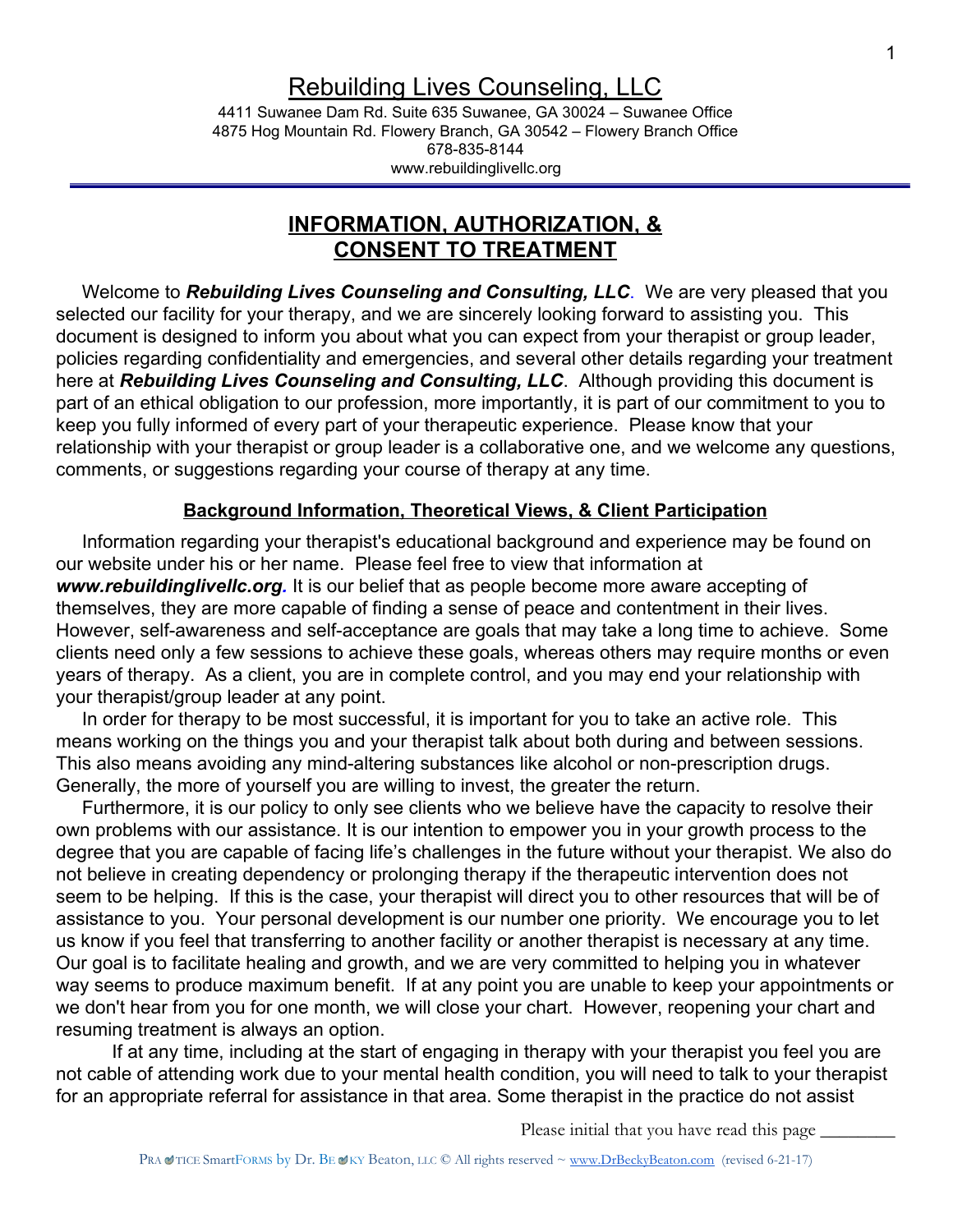clients with filling out disability paperwork resulting in short-term or long-term disability. However, some therapist may assist under certain circumstances and you will need to talk with your therapist about how they can help you. Please note that any paperwork completed outside of session hours will cost \$50 per hour until completion time. A two hour deposit is required before initiation of the disability paperwork process.

# **Confidentiality & Records**

 Your communications with your therapist will become part of a clinical record of treatment, and it is referred to as Protected Health Information (PHI). Your PHI will be kept in a file stored in a locked cabinet in our locked office and stored electronically with Practice Fusion, a secure storage company who monitors state and federal HIPAA rules to ensure our EHR is always compliant, and they conduct regular third-party audits to ensure that your data is safe.Their world-class data centers feature biometric security, data backups, redundant power supplies and continuous surveillance systems. Your therapist will always keep everything you say to him or her completely confidential, with the following exceptions: (1) you direct your therapist to tell someone else and you sign a "Release of Information" form; (2) your therapist determines that you are a danger to yourself or to others; (3) you report information about the abuse of a child, an elderly person, or a disabled individual who may require protection; or (4) your therapist is ordered by a judge to disclose information. In the latter case, your therapist's license does provide him or her with the ability to uphold what is legally termed "privileged communication." Privileged communication is your right as a client to have a confidential relationship with a counselor. This state has a very good track record in respecting this legal right. If for some unusual reason a judge were to order the disclosure of your private information, this order can be appealed. We cannot guarantee that the appeal will be sustained, but we will do everything in our power to keep what you say confidential.

Please note, we DO NOT write letters to deem someone able to return to work or school after experiencing suicidal ideation or having a plan. You will need to see a psychiatrist or go to the emergency room for an assessment.

 In couple's counseling, your therapist does not agree to keep secrets. Information revealed in any context may be discussed with either partner.

#### **Interaction with the Legal System**

I understand that I will not involve or engage my therapist in any legal issues or litigation in which I am a party to at any time either during my counseling or after counseling terminates. This would include any interaction with the court system, attorneys, guardian ad litems, psychological evaluators, alcohol and drug evaluators, or any other contact with the legal system. In the event that I wish to have a copy of my file, and I execute a proper release, my therapist will provide me with a copy of my record. If I believe it necessary to subpoena my therapist, I would be responsible for his or her expert witness fees in the amount of \$1,500.00 for one-half (1/2) day to be paid five (5) days in advance of any court appearance or deposition. Any additional time I spend over one-half (1/2) day would be billed at the rate of \$375.00 per hour including mileage. I understand that if I subpoena my therapist, he or she may elect not to speak with my attorney, and a subpoena may result in my therapist withdrawing as my counselor.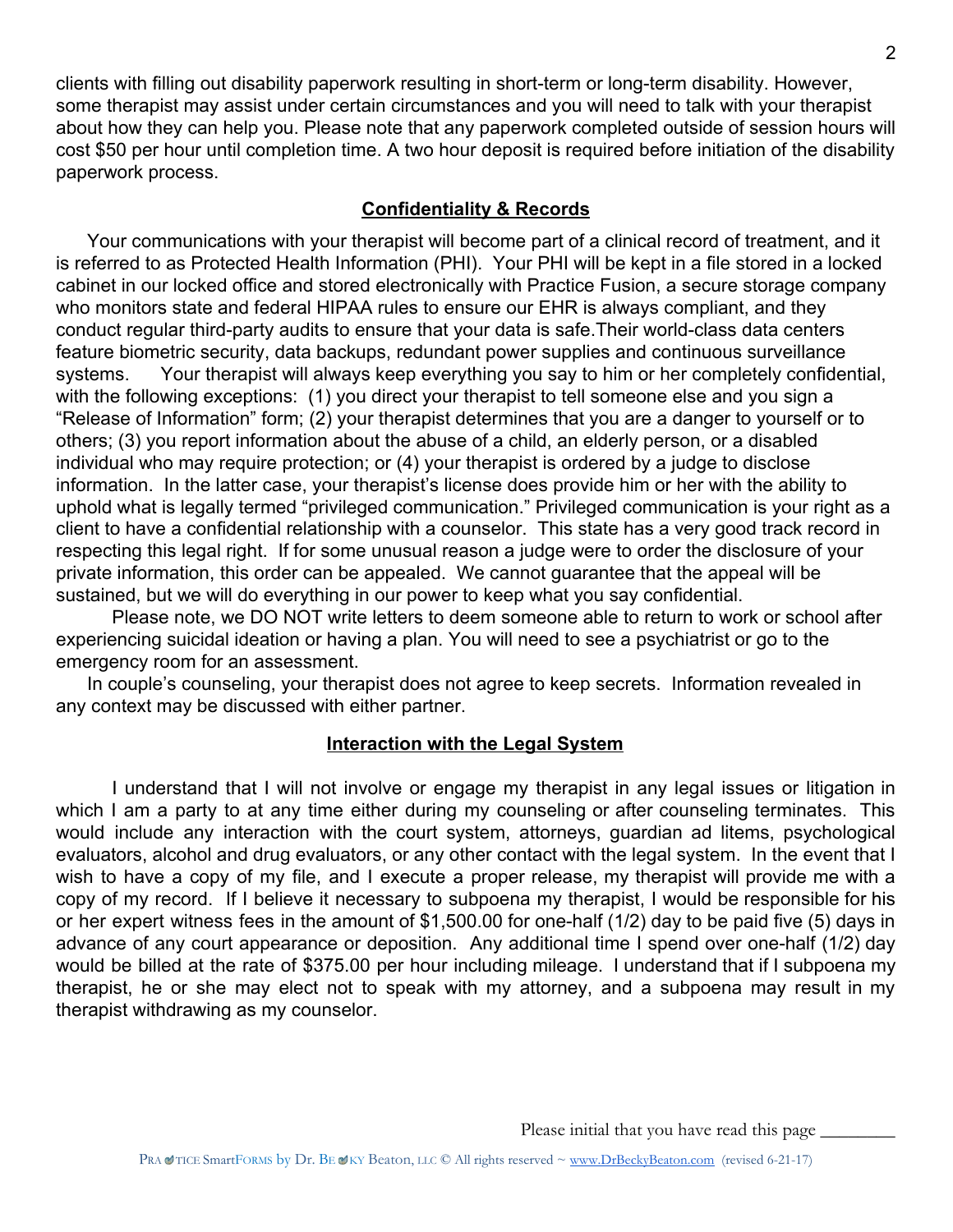#### **Structure and Cost of Sessions**

Your therapist agrees to provide psychotherapy for the fees as follows, unless otherwise negotiated by you and your therapist or your insurance carrier : Consult ( 30 min): Free, Initial Evaluation ( 60-90 min): \$120, Individual Counseling ( 50-60 min): \$85, Family Counseling (50-60 min): \$85, Group Counseling \$30 per client, Couples Counseling ( 50-60 min): \$95. Payments (co-payments/co-insurance) are due at time of service. We also offer a sliding scale fee payment plan, ask your therapist for details if this is needed.

Providing psychotherapy by telephone is not ideal, and needing to talk to your therapist between sessions may indicate that you need extra support. If this is the case, you and your therapist will need to explore adding sessions or developing other resources you have available to help you. Telephone calls that exceed 10 minutes in duration will be billed at \$1 per minute. The fee for each session will be due at the conclusion of the session. Cash, personal checks, Visa, MasterCard, Discover, or American Express are acceptable for payment, and we will provide you with a receipt of payment upon request. The receipt of payment may also be used as a statement for insurance if applicable to you. Please note that there is a \$30 fee for any returned checks.

 Insurance companies have many rules and requirements specific to certain plans. Unless otherwise negotiated, it is your responsibility to find out your insurance company's policies and to file for insurance reimbursement. We will be glad to provide you with a statement for your insurance company and to assist you with any questions you may have in this area.

# **Cancellation Policy**

 In the event that you are unable to keep an appointment, you must notify your therapist at least 24 hours in advance. If such advance notice is not received, you will be charged \$45 for that missed session. Cancellation Fee will need to be paid before next counseling session. Please note that insurance companies do not reimburse for missed sessions.

#### **In Case of an Emergency**

 *Rebuilding Lives Counseling* is considered to be an outpatient facility, and we are set up to accommodate individuals who are reasonably safe and resourceful. We do not carry beepers nor are we available at all times. If at any time this does not feel like sufficient support, please inform your therapist, and he or she can discuss additional resources or transfer your case to a therapist or clinic with 24-hour availability. Generally, your therapist will return phone calls within 24-48 hours. If you have a mental health emergency, we encourage you not to wait for a call back, but to do one or more of the following:

- Call Behavioral Health Link/GCAL: 800-715-4225 or other crisis hotline
- Call Ridgeview Institute at 770.434.4567 or local hospital
- Call Peachford Hospital at 770.454.5589 or local hospital
- Call Summit Ridge Hospital at 678-442-5800 or local hospital
- Call Laurelwood at 770-219-3800 or local hospital
- Call Lifeline at (800) 273-8255 (National Crisis Line)
- Call 911.
- Go to the emergency room of your choice.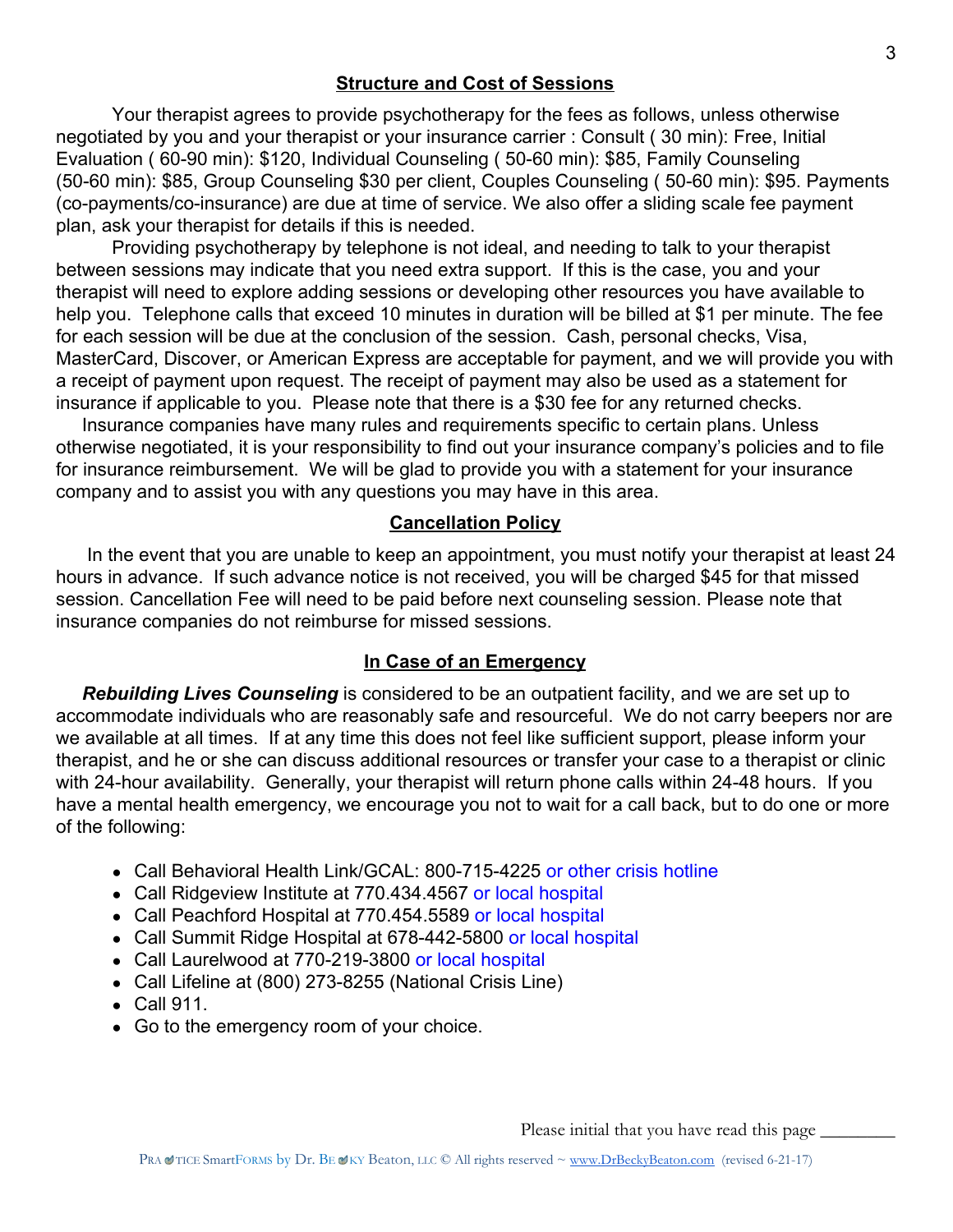#### **Professional Relationship**

 Psychotherapy is a professional service we will provide to you. Because of the nature of therapy, your relationship with your therapist has to be different from most relationships. It may differ in how long it lasts, the objectives, or the topics discussed. It must also be limited to only the relationship of therapist and client. If you and your therapist were to interact in any other ways, you would then have a "dual relationship," which could prove to be harmful to you in the long run and is, therefore, unethical in the mental health profession. Dual relationships can set up conflicts between the therapist's interests and the client's interests, and then the client's (your) interests might not be put first. In order to offer all of our clients the best care, your therapist's judgment needs to be unselfish and purely focused on your needs. This is why your relationship with your therapist must remain professional in nature.

 Additionally, there are important differences between therapy and friendship. Friends may see your position only from their personal viewpoints and experiences. Friends may want to find quick and easy solutions to your problems so that they can feel helpful. These short-term solutions may not be in your long-term best interest. Friends do not usually follow up on their advice to see whether it was useful. They may *need* to have you do what they advise. A therapist offers you choices and helps you choose what is best for you. A therapist helps you learn how to solve problems better and make better decisions. A therapist's responses to your situation are based on tested theories and methods of change.

 You should also know that therapists are required to keep the identity of their clients confidential. As much as your therapist would like to, for your confidentiality he or she will not address you in public unless you speak to him or her first. Your therapist also must decline any invitation to attend gatherings with your family or friends. Lastly, when your therapy is completed, your therapist will not be able to be a friend to you like your other friends. In sum, it is the duty of your therapist to always maintain a professional role. Please note that these guidelines are not meant to be discourteous in any way, they are strictly for your long-term protection.

#### **Statement Regarding Ethics, Client Welfare & Safety**

 *Rebuilding Lives Counseling and Consulting, LLC* assures you that our services will be rendered in a professional manner consistent with the ethical standards of the American Counseling Association. If at any time you feel that your therapist is not performing in an ethical or professional manner, we ask that you please let him or her know immediately.

Due to the very nature of psychotherapy, as much as we would like to guarantee specific results regarding your therapeutic goals, we are unable to do so. However, your therapist, with your participation, will work to achieve the best possible results for you. Please also be aware that changes made in therapy may affect other people in your life. For example, an increase in your assertiveness may not always be welcomed by others. It is our intention to help you manage changes in your interpersonal relationships as they arise, but it is important for you to be aware of this possibility nonetheless.

Additionally, at times people find that they feel somewhat worse when they first start therapy before they begin to feel better. This may occur as you begin discussing certain sensitive areas of your life. However, a topic usually isn't sensitive unless it needs attention. Therefore, discovering the discomfort is actually a success. Once you and your therapist are able to target your specific treatment needs and the particular modalities that work the best for you, help is generally on the way.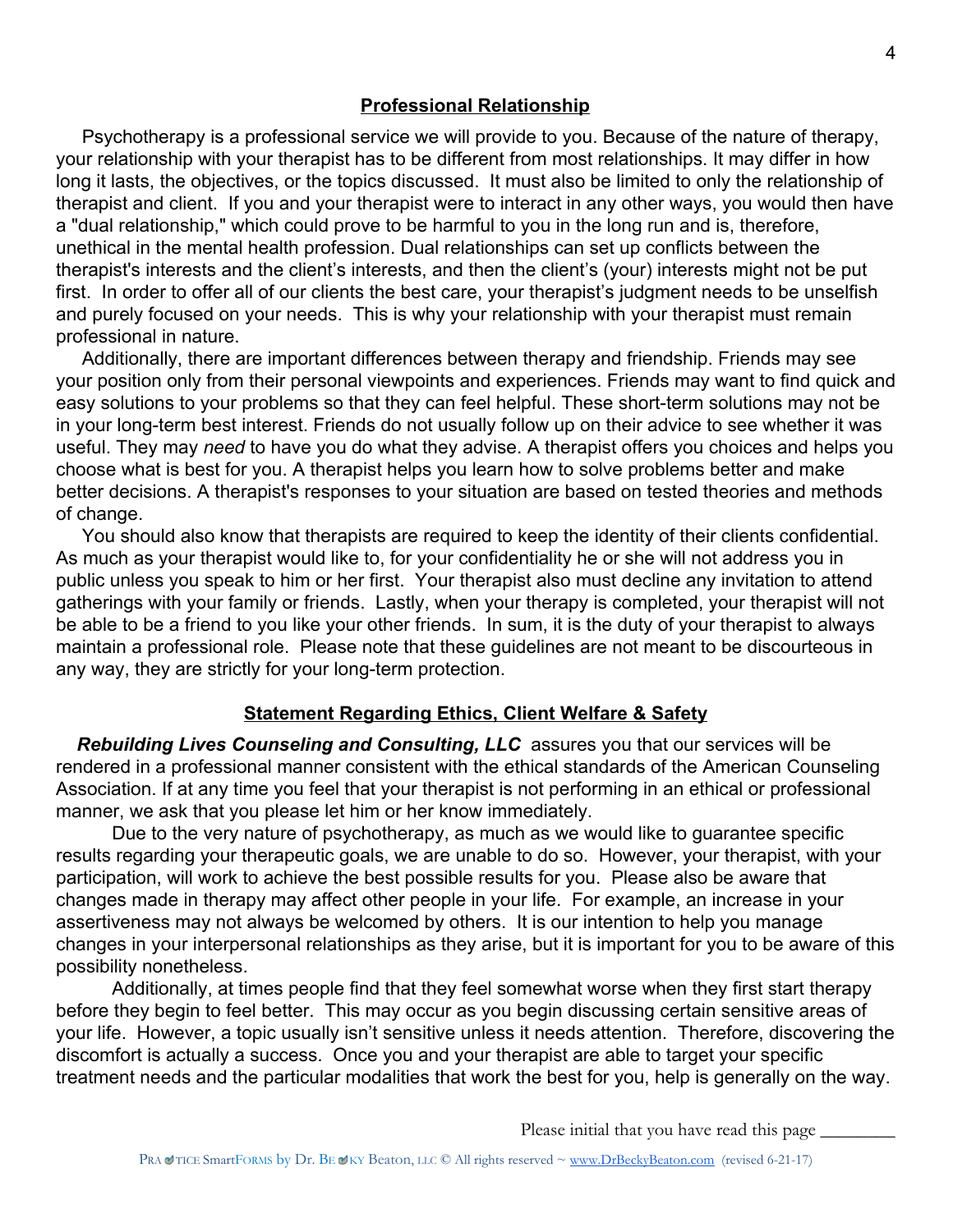#### **Technology Statement**

 In our ever-changing technological society, there are several ways we could potentially communicate and/or follow each other electronically. It is of utmost importance to us that we maintain your confidentiality, respect your boundaries, and ascertain that your relationship with your therapist remains therapeutic and professional. Therefore, we've developed the following policies:

 Cell phones: It is important for you to know that cell phones may not be completely secure or confidential. However, we realize that most people have and utilize a cell phone. Your therapist may also use a cell phone to contact you. If this is a problem, please feel free to discuss this with your therapist.

 Text Messaging and Email: Both text messaging and emailing are not secure means of communication and may compromise your confidentiality. We realize that many people prefer to text and/or email because it is a quick way to convey information. **However, please know that it is our policy to utilize these means of communication strictly for appointment confirmations (nothing that could be inferred as therapy).** Please do not bring up any therapeutic content via text or email to prevent compromising your confidentiality. If you do, please know that your therapist will not respond. **You also need to know that we are required to keep a summary or a copy of all emails and texts as part of your clinical record that address anything related to therapy.**

Facebook, LinkedIn, Instagram, Pinterest, Twitter, Etc: It is our policy not to accept requests from any current or former clients on social networking sites such as Facebook, LinkedIn, Instagram, Pinterest, etc. because it may compromise your confidentiality.

Google, Bing, etc.: It is our policy not to search for our clients on Google or any other search engine. We respect your privacy and make it a policy to allow you to share information about yourself to your therapist as you feel appropriate. If there is content on the Internet that you would like to share with your therapist for therapeutic reasons, please print this material and bring it to your session.

Faxing Medical Records: If you authorize us (in writing) via a "Release of Information" form to send your medical records or any form of protected health information to another entity for any reason, we may need to fax that information to the authorized entity. It is our responsibility to let you know that fax machines may not be a secure form of transmitting information. Additionally, information that has been faxed may also remain in the hard drive of our fax machine.

#### **Requesting Medical Records**

If you are wanting to request your records/progress notes you will need to request those records in writing by filling out a release of information form. Please allow up to 2 weeks to have records ready for you. If you are requesting couple's session records/progress notes, be aware that you must have the other person's consent in writing to obtain records.